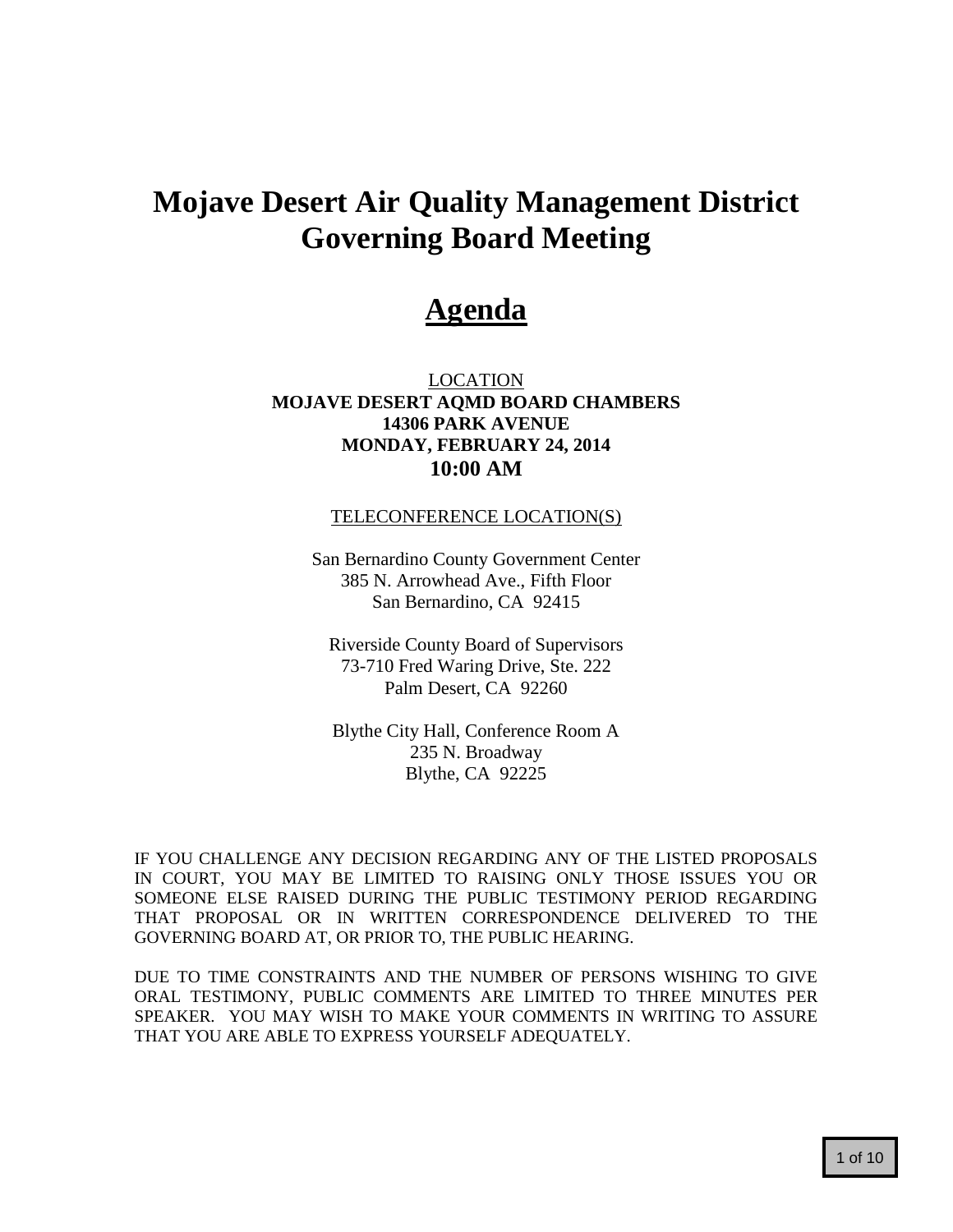Except where noted, all scheduled items will be heard in the Chamber of the Governing Board, Mojave Desert AQMD Offices, 14306 Park Avenue, Victorville, CA and the teleconference location(s).

## **CALL TO ORDER – 10:00 A.M.**

Pledge of Allegiance.

Roll Call.

Items with potential Conflict of Interests - for information only. None.

## **CONSENT CALENDAR**

- 1. [Approve Minutes from Regular Governing Board Meeting of January 27, 2014.](#page-3-0)
- 2. Ratify the Board Chair's appointment of membrs to serve on the Budget Committee [and the Personnel Committee for calendar year 2014. Presenter: Jean Bracy, on](#page-7-0)  [behalf of the Governing Board Chair.](#page-7-0)

## **ITEMS FOR DISCUSSION**

- 3. DEFERRED ITEMS.
- 4. PUBLIC COMMENT.
- 5. [Discuss potential for adoption of additional Motor Vehicle Registration fee to fund](#page-8-0)  [Lower Emission School Bus Program \(LESB\) and direct staff action. Presenter:](#page-8-0)  [Eldon Heaston.](#page-8-0)
- 6. Presentation regarding Oak Hills High School Area Dust Problem. Presenter: Eldon Heaston.
- 7. [Reports: Executive Director.](#page-9-0)
- 8. Board Member Comments and Suggestions for future agenda items.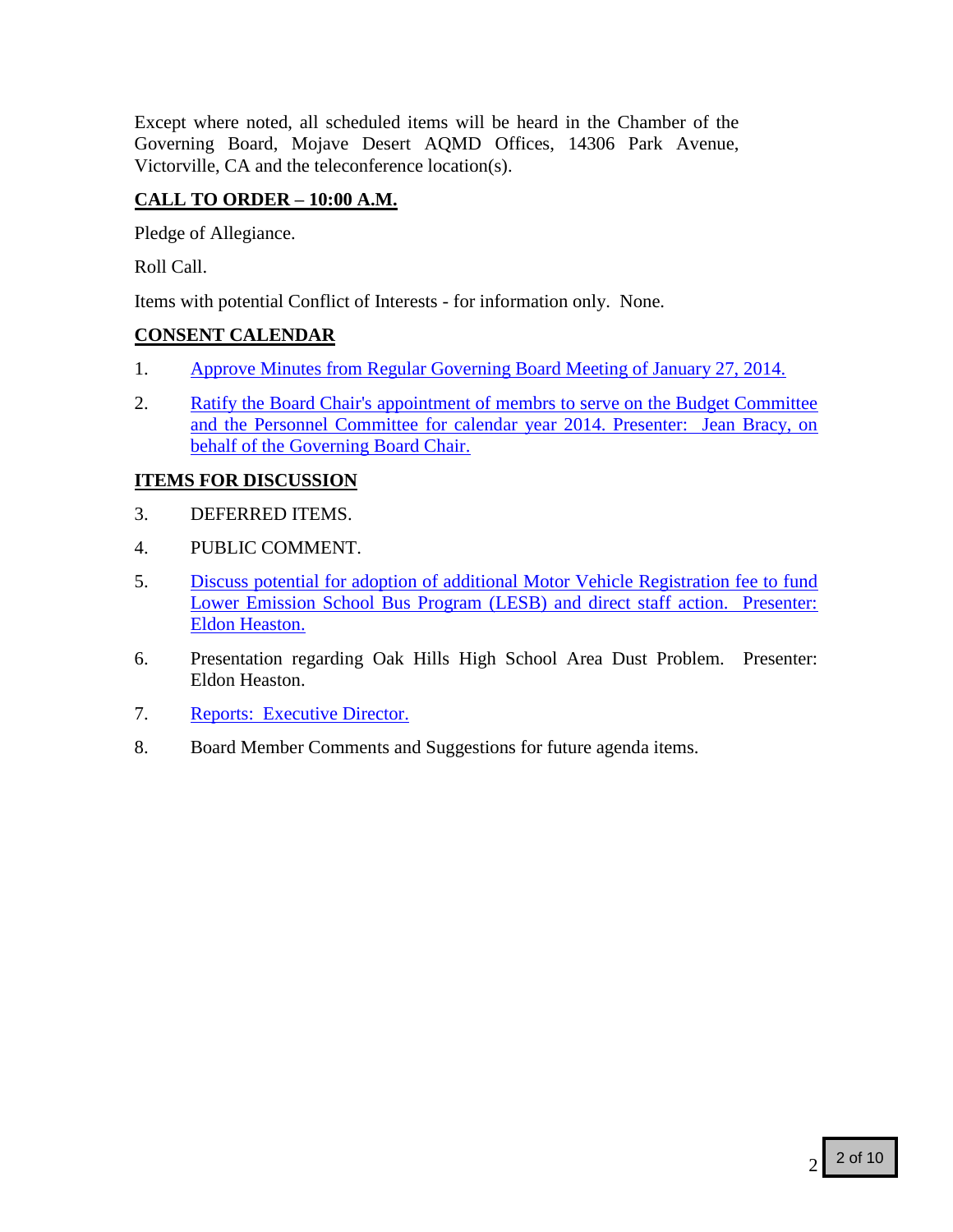*In compliance with the Americans with Disabilities act, if special assistance is needed to participate in the Board Meeting, please contact the Clerk of the Board during regular business hours at 760.245.1661 x5040. Notification received 48 hours prior to the meeting will enable the District to make reasonable accommodations.*

I hereby certify, under penalty of perjury, that this agenda has been posted 72 hours prior to the stated meeting in a place accessible to the public. Copies of this agenda and any or all additional materials relating thereto are available at the District Office at 14306 Park Avenue, Victorville, Ca 92392 or by contacting the Clerk of the Board at 760.245.1661 x5040 or by email at [gboardclk@mdaqmd.ca.gov](mailto:gboardclk@mdaqmd.ca.gov) .

## **Mailed & Posted on: Wednesday, February 19, 2014.**

Approved:

Eldon Heaston, Executive Director Michele Baird, Clerk of the Board

\_\_\_\_\_\_\_\_\_\_\_\_\_\_\_\_\_\_\_\_\_\_\_\_ \_\_\_\_\_\_\_\_\_\_\_\_\_\_\_\_\_\_\_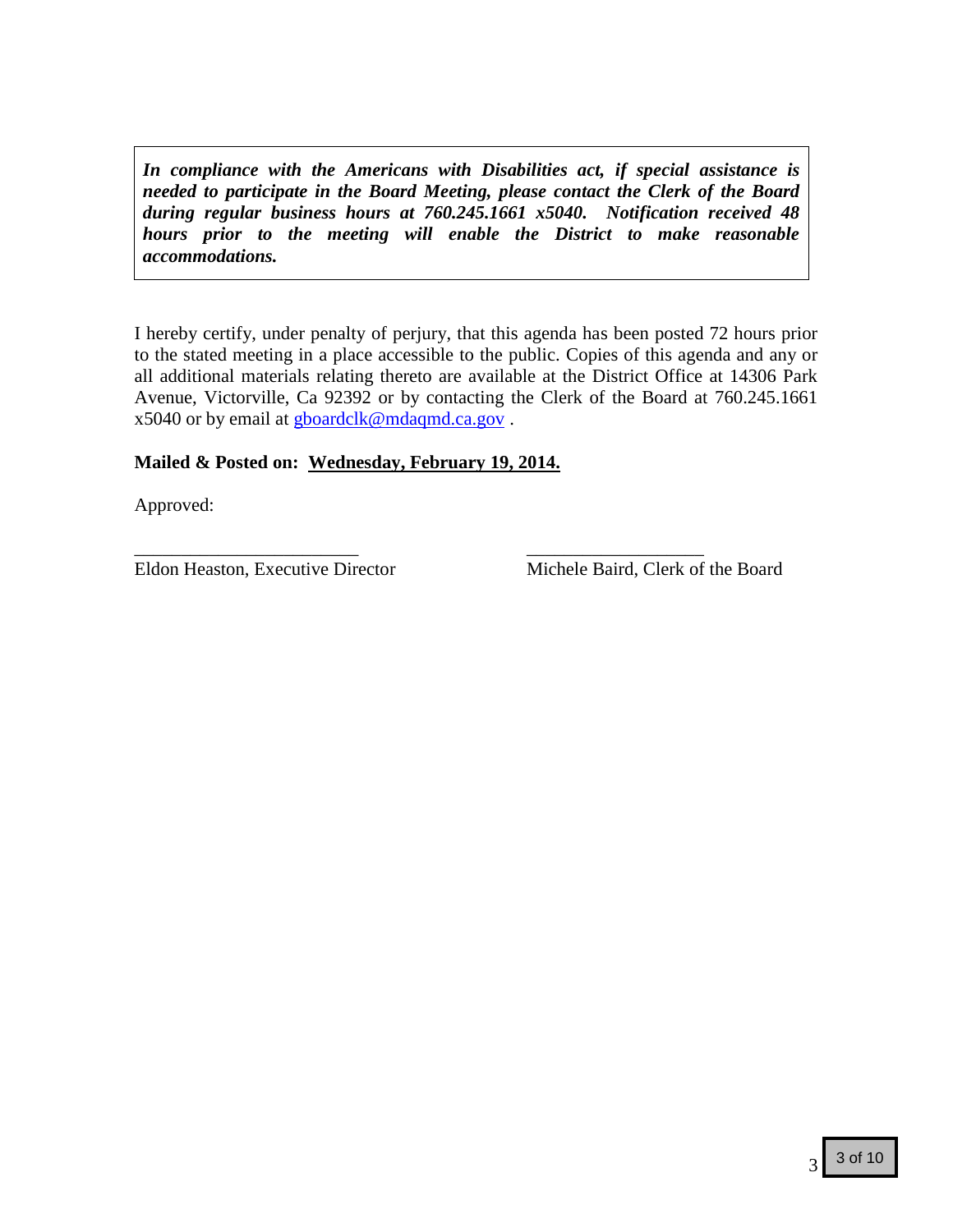#### *Agenda Item #1*

## <span id="page-3-0"></span>**MOJAVE DESERT AIR QUALITY MANAGEMENT DISTRICT REGULAR GOVERNING BOARD MEETING MONDAY, JANUARY 27, 2014 - 10:00 A.M. BOARD CHAMBERS, MDAQMD OFFICES VICTORVILLE, CA**

#### **MINUTES**

#### Board Members Present:

Barbara Riordan, Chair, Public Member Eric Schmidt, City of Hesperia Barb Stanton*, Alternate*, Town of Apple Valley Carmen Hernandez, City of Barstow Dan Mintz, City of Twentynine Palms Jim Cox, City of Victorville Joseph "Joey" DeConinck, City of Blythe Robert Lovingood, San Bernardino County Terry E. Campbell, City of Needles James Ramos, San Bernardino County (absent for Items #1-9) John Benoit, Riverside County Robert Leone, Town of Yucca Valley

Board Members Absent: Ed Camargo, City of Adelanto

#### **CALL TO ORDER**

Madam Chair Riordan called the meeting to order at 10:00 a.m. and led the Pledge of Allegiance. The Clerk called the Roll.

The Clerk called for nominations for Chairman of the Governing Board for 2014.

Jim Cox nominated Barbara Riordan for a second term, Seconded by John Benoit.

Being no other nominations, nominations for Chair were closed. By unanimous roll call vote, **Barbara Riordan** was re-elected **Madam Chair** for 2014.

Madam Chair Riordan called for nominations for Vice-Chairman of the Governing Board for 2014.

Barb Stanton nominated Robert Lovingood, Seconded by James Ramos.

Being no other nominations, nominations for Vice-Chair were closed. By unanimous roll call vote, **Robert Lovingood** was elected **Vice-Chair** of the Governing Board for 2014.

**CONSENT CALENDAR** - The following consent items were acted upon by the Board at one time without discussion, Upon Motion by **JIM COX**, Seconded by **ROBERT LOVINGOOD,**  and carried by unanimous roll call vote, with the abstention of Board Members **STANTON** and **LEONE** on Item #1.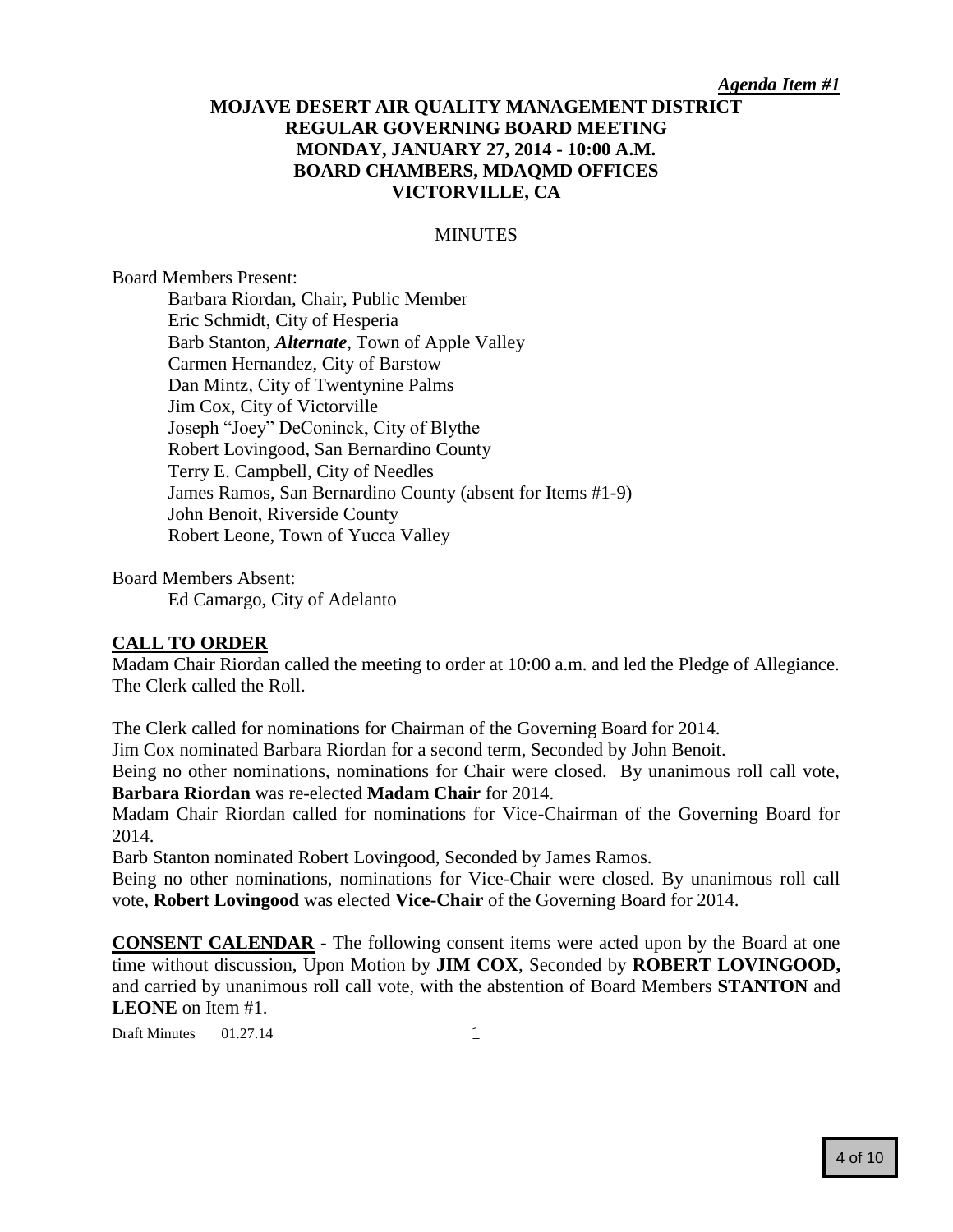Agenda Item 1 – Approve Minutes from Regular Governing Board Meeting of October 28, 2013. **Approved** Minutes from Regular Governing Board Meeting of October 28, 2013 with no changes.

Agenda Item 2 – DEFFERED FOR DISCUSSION (see Deferred Items)

Agenda Item 3 – Declare certain District property surplus and authorize the Executive Director to complete disposal.

**Declared** certain District property surplus and authorized the Executive Director to complete disposal.

Agenda Item 4 – Adopt a budget schedule for Fiscal Year 2014-15. **Adopted** a budget schedule for Fiscal Year 2014-15.

Agenda Item 5- CSDA Information Item. Receive and File. **Received and filed** CSDA Information Item.

Agenda Item 6 – 1. Ratify the "FY 13-14 Application for \$634,618 in Carl Moyer Program Funds" and its submission to the California Air Resources Board (CARB), 2. Approve the required match funding for the Carl Moyer Memorial Air Quality Standards Attainment Program (the Carl Moyer Program), and 3. Authorize the Executive Director to execute the agreement, approved as to legal form, with CARB which bonds the parties to the terms and conditions set forth in the application and the 2011 Carl Moyer Program Guidelines.

**Ratified** the "FY 13-14 Application for \$634,618 in Carl Moyer Program Funds" and its submission to the California Air Resources Board (CARB), 2. **Approved** the required match funding for the Carl Moyer Memorial Air Quality Standards Attainment Program (the Carl Moyer Program), and 3. **Authorized** the Executive Director to execute the agreement, approved as to legal form, with CARB which bonds the parties to the terms and conditions set forth in the application and the 2011 Carl Moyer Program Guidelines.

Agenda Item 7 – Approve sponsorship of the June 2014 Air & Waste Management Association (A&WMA) annual conference and exhibition at the Long Beach Convention Center in the amount of \$3,000.

**Approved** sponsorship of the June 2014 Air & Waste Management Association (A&WMA) annual conference and exhibition at the Long Beach Convention Center in the amount of \$3,000.

Agenda Item 8 – Approve the transfer of \$300,000 in unobligated FY 11-12 Carl Moyer Program funding to the Antelope Valley Air Quality Management District (AVAQMD) for use in the AVAQMD's Carl Moyer Program.

**Approved** the transfer of \$300,000 in unobligated FY 11-12 Carl Moyer Program funding to the Antelope Valley Air Quality Management District (AVAQMD) for use in the AVAQMD's Carl Moyer Program.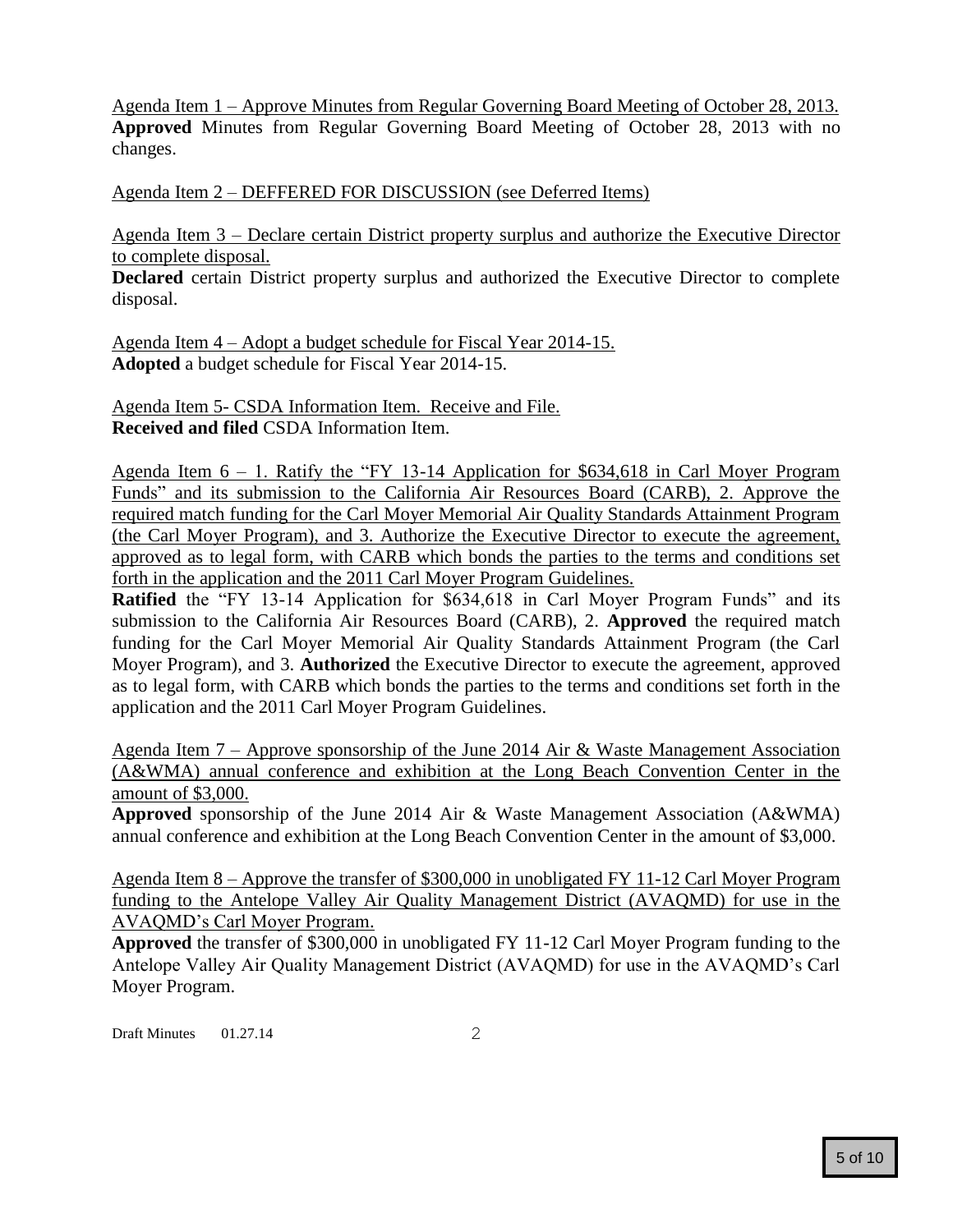Agenda Item 9 - Adopt the proposed revision to Governing Board Policy No. 04-03 that: 1) revises the definition of a capital asset; 2) establishes a methodology for capitalization; and 3) increases the dollar threshold for capitalization of assets from \$1,000 to \$5,000.

**Adopted** the proposed revision to Governing Board Policy No. 04-03 that: 1) revises the definition of a capital asset; 2) establishes a methodology for capitalization; and 3) increases the dollar threshold for capitalization of assets from \$1,000 to \$5,000.

### Agenda Item 10- DEFERRED ITEMS.

#### **Deferred:** Agenda Item 2 – Finance Report.

Item 2 was deferred for discussion by Member Schmidt. Member Schmidt asked questions regarding the \$190,270 carryover on page 11 of the agenda under the statement of activity. Jean Bracy indicated that this is a brand new format for budgeting and from a one year standpoint of revenue and expenses the District did budget nearly \$200,000 upside down, however, we roll forward over a million dollars that has amassed over the course of time in savings which more than covers the deficit. Ms. Bracy noted that as we continue to evolve the reporting in our accounting system we will better reflect the overall picture of the District's finances. Member Schmidt requested clarification on a transaction on page 44. Following discussion, Upon Motion by **ERIC SCHMIDT**, Seconded by **JIM COX**, and carried by unanimous roll call vote, the Board received and filed the Finance Report.

#### Agenda Item 11 – PUBLIC COMMENT.

The following speakers provided testimony and comments regarding the unpaved roads in the unincorporated area of San Bernardino County near Oak Hills High School:

Al Vogler, Diana Colvin, Terry Kostak - POA President, Laura Capehart, and Jim Babinski.

Following comments and discussion, Member Benoit suggested staff come back with an agendized item addressing the problems and what the District can do to mitigate the issue at a future meeting. Madam Chair directed staff to bring an item to the Board in this regard at the next Board meeting.

Agenda Item 12 – Approve Annual Review of Mojave Desert Air Quality Management District (MDAQMD) Board Policies (as amended), Board Ethics (District Conflict of Interest Code), and Personnel Policies and Procedures (PPP) and authorize submittal to Special District Risk Management Authority (SDRMA).

Piero Dallarda, Special Counsel, provided background information and staff recommendation. Upon Motion by **ERIC SCHMIDT**, Seconded by **JOHN BENOIT**, and carried by unanimous roll call vote the Board approved Annual Review of Mojave Desert Air Quality Management District (MDAQMD) Board Policies (as amended), Board Ethics (District Conflict of Interest Code), and Personnel Policies and Procedures (PPP) and authorize submittal to Special District Risk Management Authority (SDRMA).

#### Agenda Item 13 – Reports:

Eldon Heaston noted that appointments are made for two standing committees each year, the Personnel Committee and Budget Committee. The Board Chair is appointed to the Personnel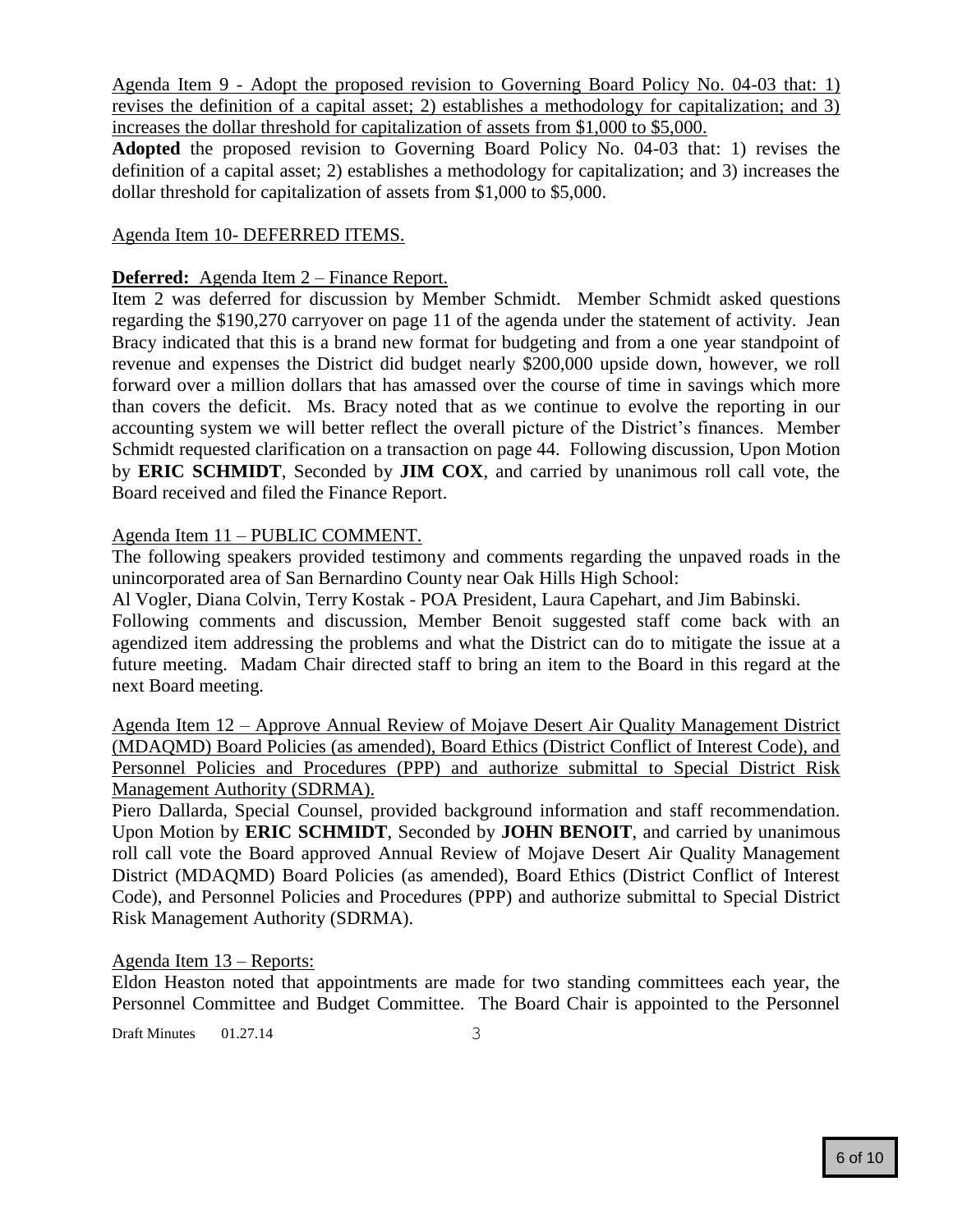Committee and the Vice-Chair to the Budget Committee and the appointments will be ratified at the next meeting. Mr. Heaston asked any member of the board wishing to serve on a committee to please let Madam Chair know.

Mr. Heaston pointed out new photographs on the back wall that were taken by staff member, Trevor Samorajski at previous board tours.

Agenda Item 14- Board Member Comments and Suggestions for Future Agenda Items.

John Benoit noted that the videoconferencing is far improved following the upgrade.

Joey DeConinck also commented the videoconferencing is much improved.

Dan Mintz noted that the Twentynine Palms vehicle charging station is up and running and fully functional for anyone driving through needing a charge.

Eric Schmidt commented that he's pleased to be a member on the board.

#### **CLOSED SESSION**

**The Board adjourned to Closed Session at 11:00 a.m.**

Agenda Item 15 – **PUBLIC EMPLOYEE DISCIPLINE/DISMISSAL/RELEASE** – (Government Code Section 54957 (b)(2).

**OPEN SESSION** - Disclosure of any Reportable Action(s) taken in Closed Session(s); and the Vote and Abstention of Every Member Present in the Closed Session.

**The Governing Board reconvened to open session at 11:23 a.m.,** and Madam Chair stated for the record that the Governing Board had met in Closed Session on Item #15 and there was no reportable action.

Being no further business, Madam Chair adjourned **the meeting at 11:25 a.m.** to the next Regular Meeting of *February 24, 2014 at 10:00 a.m*.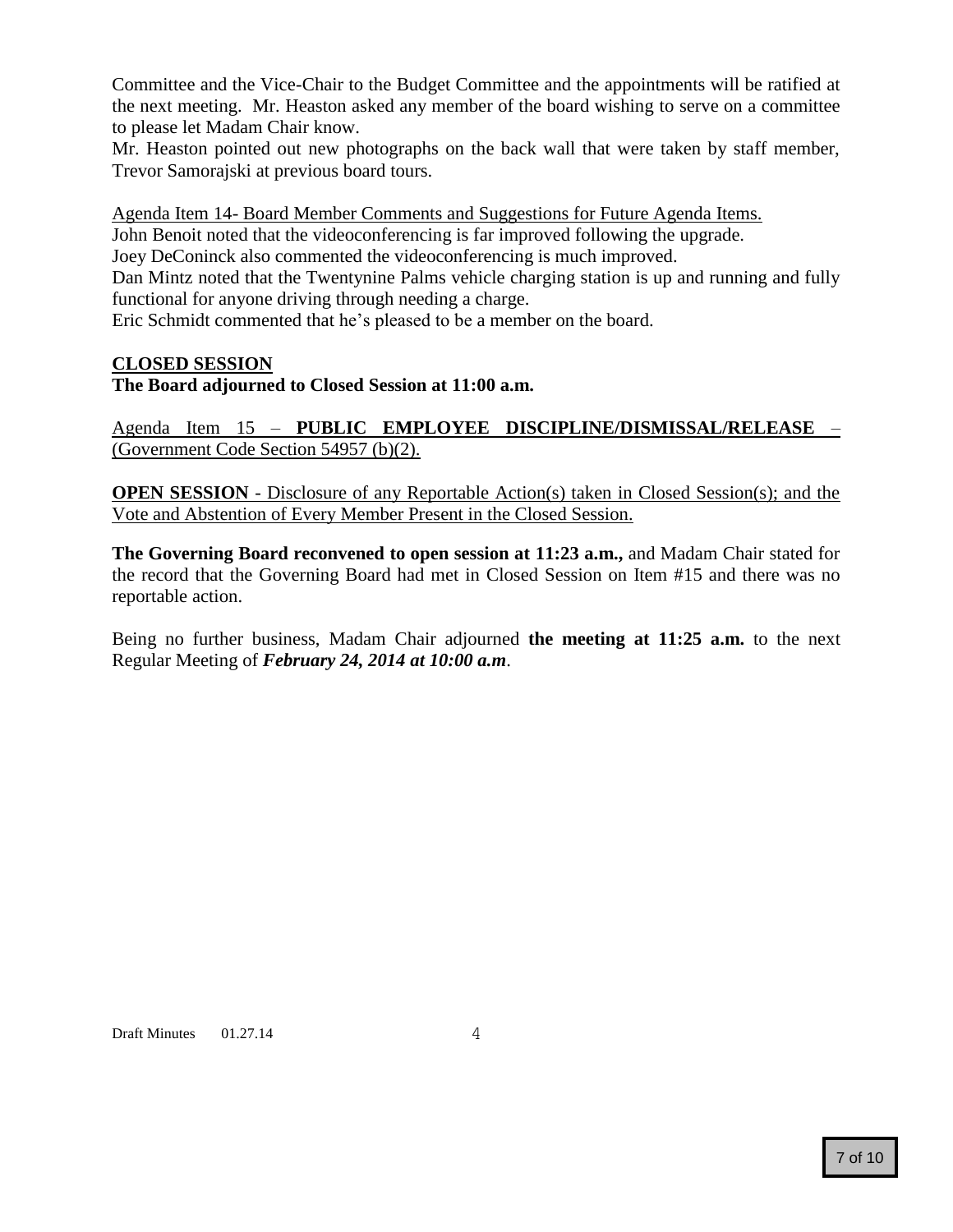## **MINUTES OF THE GOVERNING BOARD OF THE MOJAVE DESERT AIR QUALITY MANAGEMENT DISTRICT VICTORVILLE, CALIFORNIA**

## *AGENDA ITEM* **2**

<span id="page-7-0"></span>**DATE:** February 24, 2014

**RECOMMENDATION:** Ratify the Board Chair's appointment of members to serve on the Budget Committee and the Personnel Committee for calendar year 2014.

**SUMMARY:** This item appoints committee members for the Budget Committee in preparation of the budget for FY 2014-15, and the Personnel Committee for personnel matters during the year including the executive evaluation; and designates officers from the Governing Board as committee chairs.

**CONFLICT OF INTEREST:** None

**BACKGROUND:** The following Board members have agreed to serve on these committees:

Budget Committee

- 1. Robert Lovingood, *Board Vice Chair*
- 2. Jim Cox
- 3. Eric Schmidt

Personnel Committee

- 1. Barbara Riordan, *Board Chair*
- 2. Carmen Hernandez
- 3. Dan Mintz

**REASON FOR RECOMMENDATION:** The Governing Board Chair appoints members to serve on Board committees subject to ratification of the Governing Board.

**REVIEW BY OTHERS:** This agenda item was approved as to legal form by Karen K. Nowak, Deputy District Counsel; and was reviewed by Eldon Heaston, Executive Director, on or before February 10, 2014.

**FINANCIAL DATA:** Any costs that may be incurred during the scheduled meetings are included in the budgets for FY 14 and FY 15.

**PRESENTER:** Jean Bracy, Director of Administrative Services, on behalf of the Governing Board Chair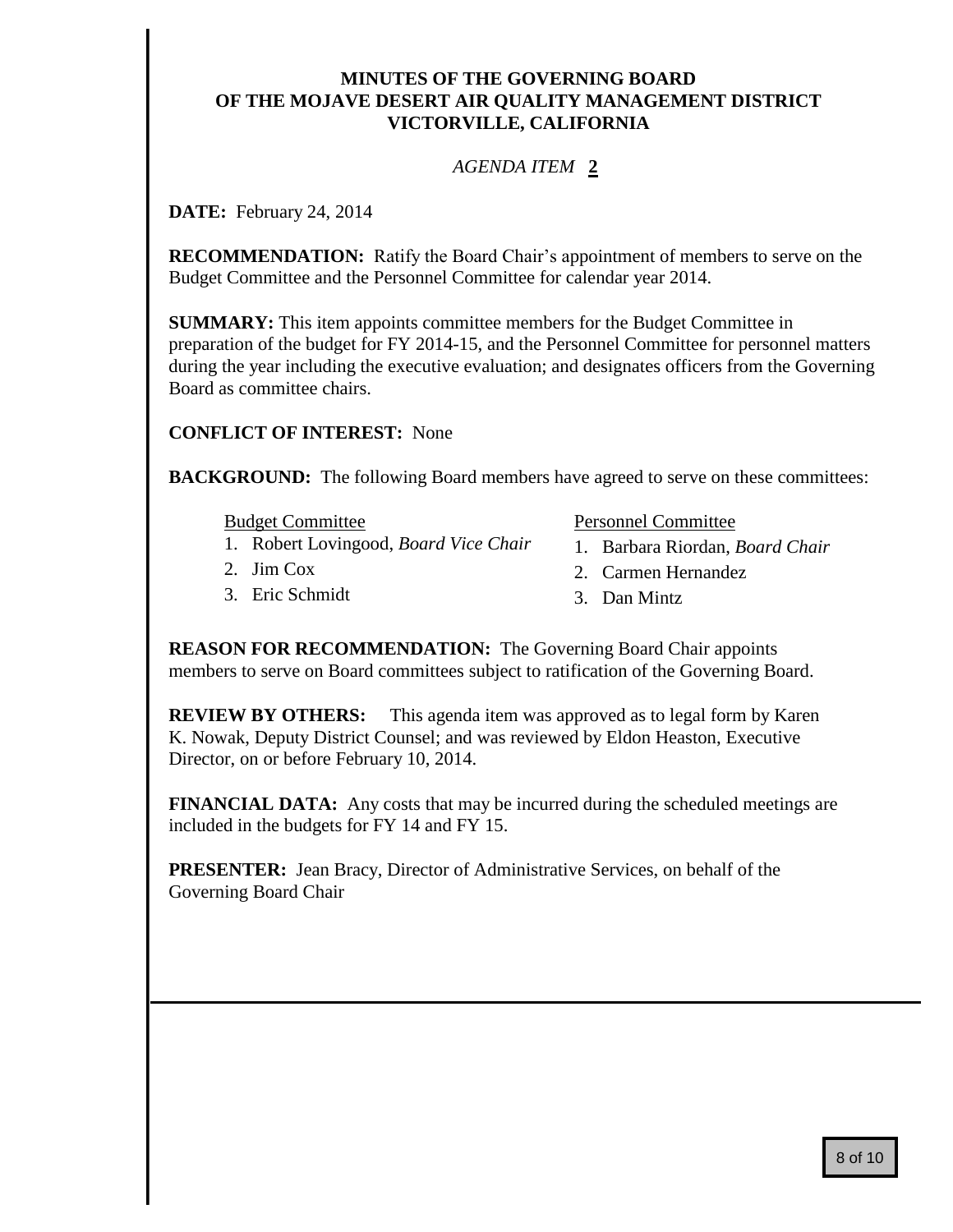### <span id="page-8-0"></span>**MINUTES OF THE GOVERNING BOARD OF THE MOJAVE DESERT AIR QUALITY MANAGEMENT DISTRICT VICTORVILLE, CALIFORNIA**

## *AGENDA ITEM* **5**

**DATE:** February 24, 2014

**RECOMMENDATION:** Discuss potential for adoption of additional Motor Vehicle Registration Fee to fund Lower Emission School Bus Program (LESB) and direct staff action.

**SUMMARY:** Provide direction to staff regarding LESB program funding.

**CONFLICT OF INTEREST:** None

**BACKGROUND:** The Legislature in 2004 amended the provisions allowing air districts to increase their fees on Motor Vehicle Registration to help provide additional funding for a program providing grants to local school districts for replacement and retrofit of school busses (AB 923 of 2004). Use of the additional fees as an additional funding source was to sunset on January 1, 2015 but has since been extended until January 1, 2024 (AB 8 of 2013). The MDAQMD did not implement the additional fees.

The Governing Board recently requested staff investigate implementing such fees. Staff has determined that due to the provisions of the California Constitution Article XIII C as modified by Proposition 26 (effective 11/2/2010) an increase of the Motor Vehicle Registration fee would meet the definition of a "tax" and thus require an election before such fee could be implemented.

**REASON FOR RECOMMENDATION:** Governing Board direction is required.

**REVIEW BY OTHERS:** This item was reviewed by Karen Nowak, District Counsel as to legal form and by Eldon Heaston, Executive Director on or before February 11, 2014.

**FINANCIAL DATA:** No increase in appropriation is anticipated.

**PRESENTER:** Eldon Heaston, Executive Director/APCO